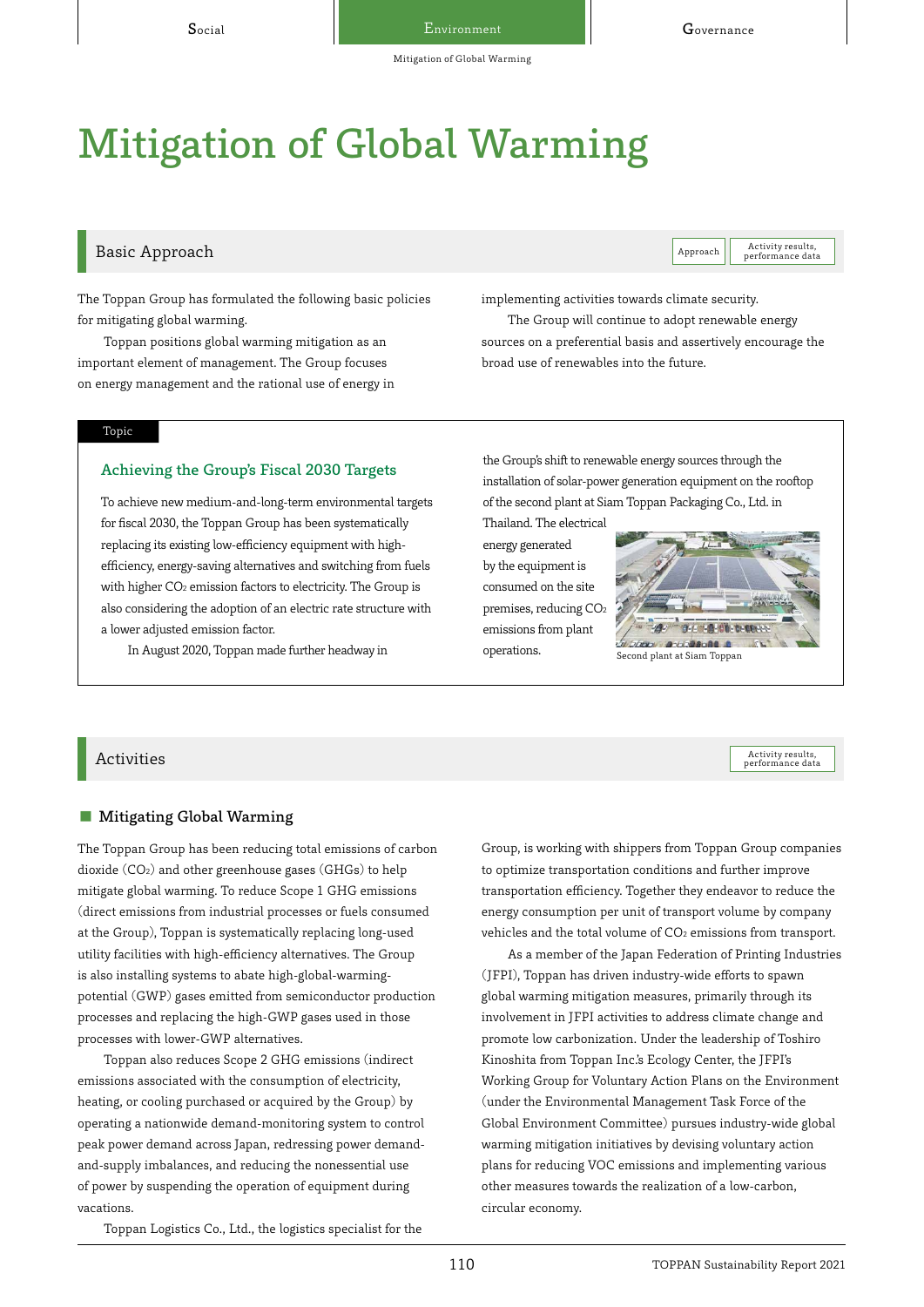Mitigation of Global Warming

Every indicator assured by an independent assurance provider is marked with an assurance stamp  $\checkmark$ 

# Greenhouse Gas Emissions

Activity results,<br>performance data

Scope 1 and 2 Greenhouse Gas Emissions (subject to the Group medium-and-long-term environmental targets)  $\sqrt{}$ 



\*For Scope 1 and 2 emissions, CO2 emissions associated with electricity consumption at domestic sites are calculated using the basic emission factor according to the method specified in the Ministerial Ordinance Concerning the Calculation of Greenhouse Gas Emissions from Business Activities of Specified Dischargers (the latest amendment on April 30, 2015) issued by the Ministry of the Environment (MOE) of Japan. Meanwhile, CO2 emissions associated with electricity consumption at overseas sites are calculated using country-specific conversion factors published by the International Energy Agency (IEA).

Greenhouse gas emissions associated with fuel consumption, excluding electricity consumption, are calculated globally by the MOE method specified in the Ministerial Ordinance Concerning the Calculation of Greenhouse Gas Emissions from Business Activities of Specified Dischargers (the latest amendment on April 30, 2015).

Scope 3 Greenhouse Gas Emissions (subject to the Group medium-and-long-term environmental targets)  $\sqrt{}$ 



\*Methods for calculating the Scope 3 GHG emissions are presented on page 113. The Toppan Group failed to attain its reduction target in fiscal 2020, mainly due to the additional operational sites acquired through the M&A in fiscal 2019.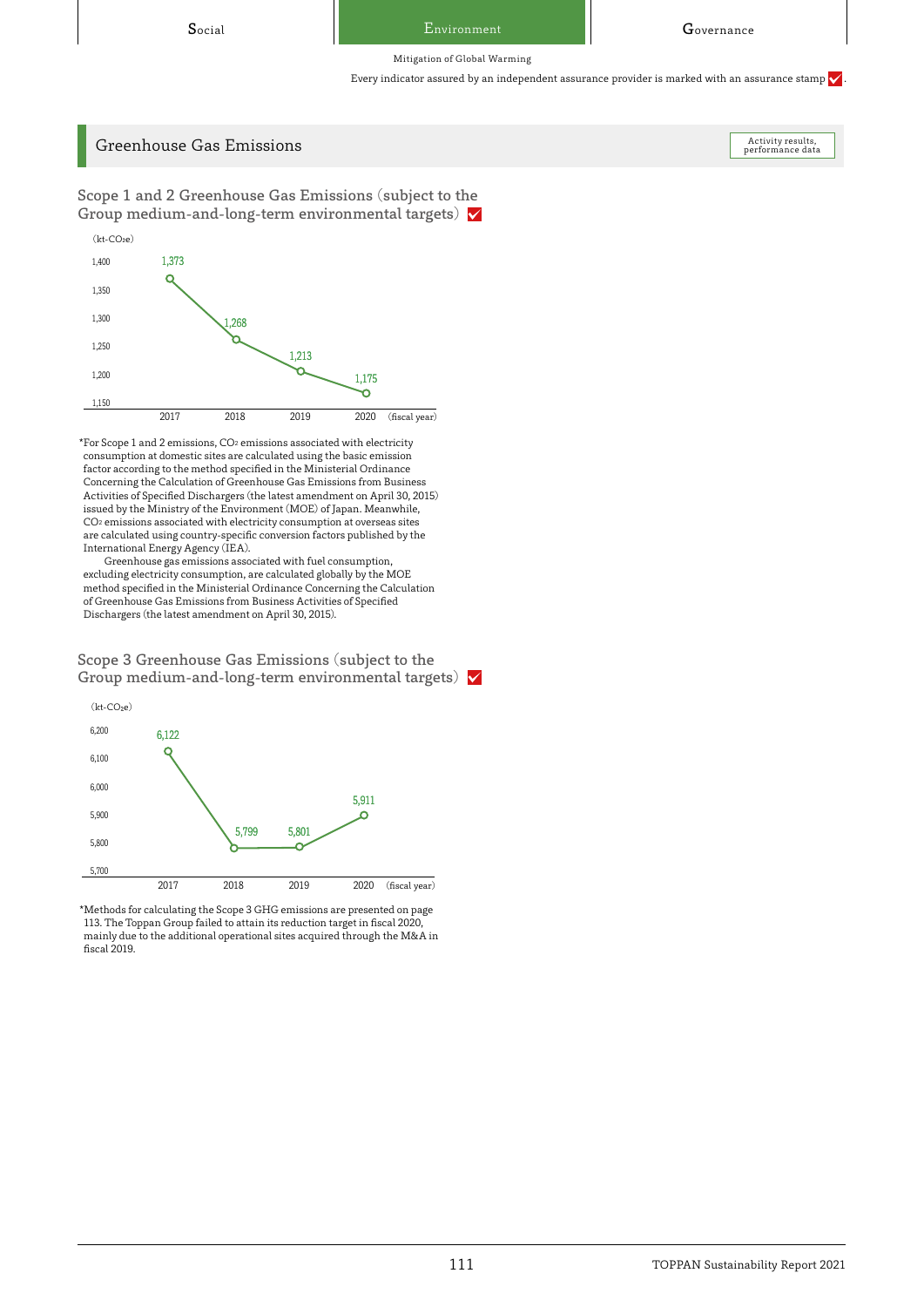Activity results,<br>performance data

Mitigation of Global Warming

Every indicator assured by an independent assurance provider is marked with an assurance stamp  $\checkmark$ 

# Scope 1, 2, 3 Greenhouse Gas Emissions  $\blacktriangledown$

Based on the fiscal 2020 results, Toppan calculated its Groupwide Scope 3 greenhouse gas (GHG) emissions (indirect emissions not included in Scope 2, associated with business operations throughout the entire value chain of the Group) to identify the categories of corporate activity that represented larger sources of GHG emissions and to establish priority targets in the Group's GHG-emission reduction

Category 1 cope2 3,699 842 Scope1 333 Category 9 288 Category 12 1,098 Category 4 534 Others\* 291 7,086 \*Others: Category 2 154<br>Category 3 106 Category 3 10<br>Category 5 2 Category 5 2<br>Category 6 3 Category 6 3<br>Category 7 24 Category 7 2<br>Category 8 1  $Categorical$ 

Scope 1, 2, 3 Greenhouse Gas Emissions ( $kt$ - $CO<sub>2</sub>e$ ) Calculating Scope 3 Emissions

strategy. This calculation showed that four categories related to raw material consumption collectively accounted for the largest share of the Group's GHG emissions: category 1 (manufacturing of products purchased by Toppan), categories 4 and 9 (transportation and distribution of products purchased and sold by Toppan), category 12 (endof-life treatment of products sold by Toppan).

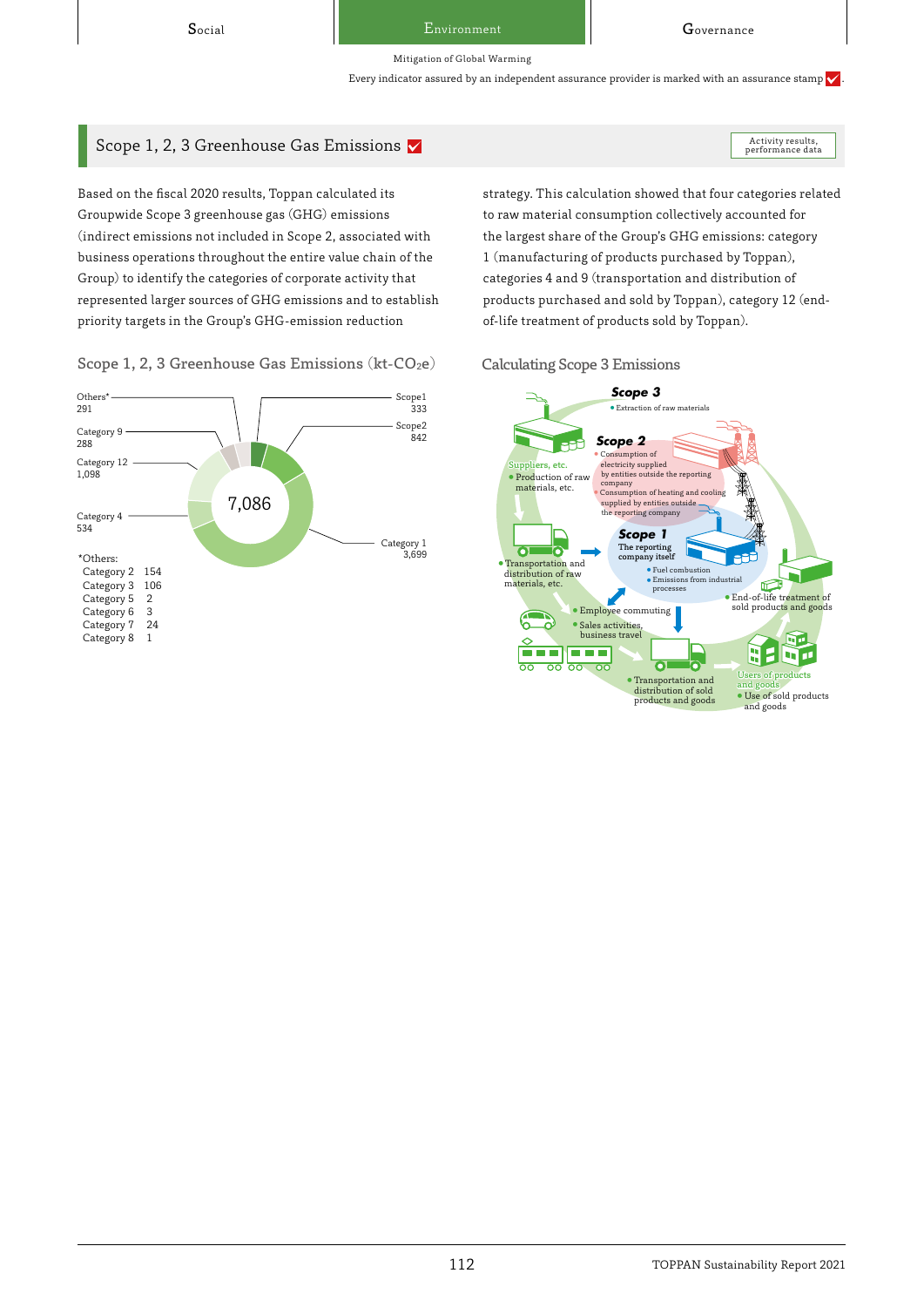# Details of the Scope 1, 2, and 3 Categories

| <b>Emissions Types</b>             |                                                                                                                                                |  |  |  |
|------------------------------------|------------------------------------------------------------------------------------------------------------------------------------------------|--|--|--|
| Direct emissions                   | Direct emissions from industrial processes or                                                                                                  |  |  |  |
| (Scope 1)                          | fuels consumed at the reporting company                                                                                                        |  |  |  |
| Indirect<br>emissions<br>(Scope 2) | Indirect emissions associated with the<br>consumption of electricity, heating, or cooling<br>purchased or acquired by the reporting<br>company |  |  |  |

・For Scope 1 and 2 emissions, greenhouse gas (GHG) emissions associated with electricity consumption at domestic sites are calculated using the basic emission factor from the method specified in the Ministerial Ordinance Concerning the Calculation of Greenhouse Gas Emissions from Business Activities of Specified Dischargers (the latest amendment on April 30, 2015) issued by the Ministry of the Environment (MOE) of Japan. GHG emissions associated with electricity consumption at overseas sites are calculated using country-specific conversion factors published by the International Energy Agency (IEA).

・GHG emissions associated with fuel consumption, excluding electricity consumption, are calculated globally by the MOE method specified in the Ministerial Ordinance Concerning the Calculation of Greenhouse Gas Emissions from Business Activities of Specified Dischargers (the latest amendment on April 30, 2015).

| Indirect Emissions Not Included in Scope 2 (Scope 3) |                                                                                    | Calculation Methods                                                                                                                                                                                                                                                                         |                                                                                                                                                                                   |                                                             |
|------------------------------------------------------|------------------------------------------------------------------------------------|---------------------------------------------------------------------------------------------------------------------------------------------------------------------------------------------------------------------------------------------------------------------------------------------|-----------------------------------------------------------------------------------------------------------------------------------------------------------------------------------|-------------------------------------------------------------|
|                                                      |                                                                                    | <b>Activity Quantity</b>                                                                                                                                                                                                                                                                    | Basic Unit from                                                                                                                                                                   |                                                             |
| Category 1                                           | Purchased goods<br>and services                                                    | Emissions associated with activities up to the point of the<br>production of raw materials, components, goods, sales-related<br>materials, or the like purchased or acquired by the reporting<br>company                                                                                    | Materials purchased or<br>acquired (by weight)                                                                                                                                    | $CFP-DB^{\star 2}$                                          |
| Category 2                                           | Capital goods                                                                      | Emissions that occur during the construction or production of<br>capital goods purchased or acquired by the reporting company                                                                                                                                                               | Capital investments by<br>business field                                                                                                                                          | $MOE-DB1$                                                   |
| Category 3                                           | Fuel- and energy-<br>related activities (not<br>included in Scope 1 or<br>Scope 2) | Emissions associated with the procurement of fuels supplied by<br>entities outside the reporting company or fuels necessary for the<br>generation, etc. of electricity, heating, cooling, etc. consumed by<br>the reporting company                                                         | 1. Electricity and steam<br>consumption<br>2. Fuel consumption                                                                                                                    | 1. MOE-DB'1<br>2. CFP-DB'2                                  |
| Category 4                                           | Upstream<br>transportation and<br>distribution                                     | Emissions associated with logistics up to the point of the arrival<br>of incoming raw materials, components, goods, sales-related<br>materials, or the like purchased or acquired by the reporting<br>company; transportation and distribution of products sold by the<br>reporting company | 1. Freight ton-kilometers as a<br>designated shipper classified<br>under the Energy Saving Act<br>of Japan<br>2. Estimated freight ton-<br>kilometers of procurement<br>logistics | 1. Energy Saving<br>Act of Japan<br>2. CFP-DB <sup>*2</sup> |
| Category 5                                           | Waste generated in<br>operations                                                   | Emissions associated with the transportation and treatment of<br>waste generated at the reporting company                                                                                                                                                                                   | Waste discharge by type                                                                                                                                                           | $MOE-DB1$                                                   |
| Category 6                                           | Business travel                                                                    | Emissions associated with business travel by employees                                                                                                                                                                                                                                      | Business travel expenses by<br>transport mode                                                                                                                                     | MOE-DB <sup>*1</sup>                                        |
| Category 7                                           | Employee<br>commuting                                                              | Emissions associated with the commuting of employees between<br>their homes and worksites                                                                                                                                                                                                   | Commuter fares or petrol costs                                                                                                                                                    | $MOE-DB1$                                                   |
| Category 8                                           | Upstream leased<br>assets                                                          | Emissions associated with the operation of assets leased by the<br>reporting company (lessee), excluding Scope 1 and Scope 2<br>emissions                                                                                                                                                   | Electricity and gas consumed<br>at tenant premises                                                                                                                                | Emission factors<br>by business                             |
| Category 9                                           | Downstream<br>transportation and<br>distribution                                   | Emissions associated with the transportation, storage, loading, or<br>retailing of sold products after delivery to customers                                                                                                                                                                | Estimated freight<br>ton-kilometers by product                                                                                                                                    | $CFP-DB^{\star 2}$                                          |
| Category 10                                          | Processing of sold<br>products                                                     | Emissions associated with the processing of sold intermediate<br>products by downstream companies                                                                                                                                                                                           | Excluded from calculation because there are no<br>scenarios or units that apply universally to<br>Toppan's diversified products                                                   |                                                             |
| Category 11                                          | Use of sold products                                                               | Emissions associated with the end use of sold products by users<br>(consumers, downstream companies)                                                                                                                                                                                        | Not applicable                                                                                                                                                                    |                                                             |
| Category 12                                          | End-of-life<br>treatment of sold<br>products                                       | Emissions associated with the transportation and treatment of<br>sold products at the end of their life by users (consumers,<br>downstream companies)                                                                                                                                       | Waste disposal by product<br>(estimated)                                                                                                                                          | CFP-DB <sup>*2</sup>                                        |
| Category 13                                          | Downstream leased<br>assets                                                        | Emissions associated with the operation of assets owned by the<br>reporting company (lessor)                                                                                                                                                                                                | Not applicable                                                                                                                                                                    |                                                             |
| Category 14                                          | Franchises                                                                         | Emissions from franchise members                                                                                                                                                                                                                                                            | Not applicable                                                                                                                                                                    |                                                             |
| Category 15                                          | Investments                                                                        | Emissions related to the operation of investments                                                                                                                                                                                                                                           | Excluded from calculation                                                                                                                                                         |                                                             |

Notes

・Toppan calculates the Group's Scope 3 GHG emissions for categories 1-9 and 12.

・The calculation boundary covers Groupwide GHG emissions associated with Toppan Inc. and Group entities consolidated for accounting purposes. ・ For "freight ton-kilometers as a designated shipper classified under the Energy Saving Act of Japan" in category 4, "business travel" in category 6, and "employee commuting" in category 7, Toppan has estimated total values across the calculation boundary in terms of the proportion of production volume or employee numbers based on the values counted for organizations whose activities are quantifiable.

\*1 MOE-DB: Emission unit database for calculating the greenhouse gas emissions, etc. of organizations throughout the entire supply chain (ver. 2.5) issued by the Ministry of the Environment of Japan

\*2 CFP-DB: Standard database (ver. 1.01) of the Japan Environmental Management Association for Industry (JEMAI) Carbon Footprint of Products (CFP) Communication Program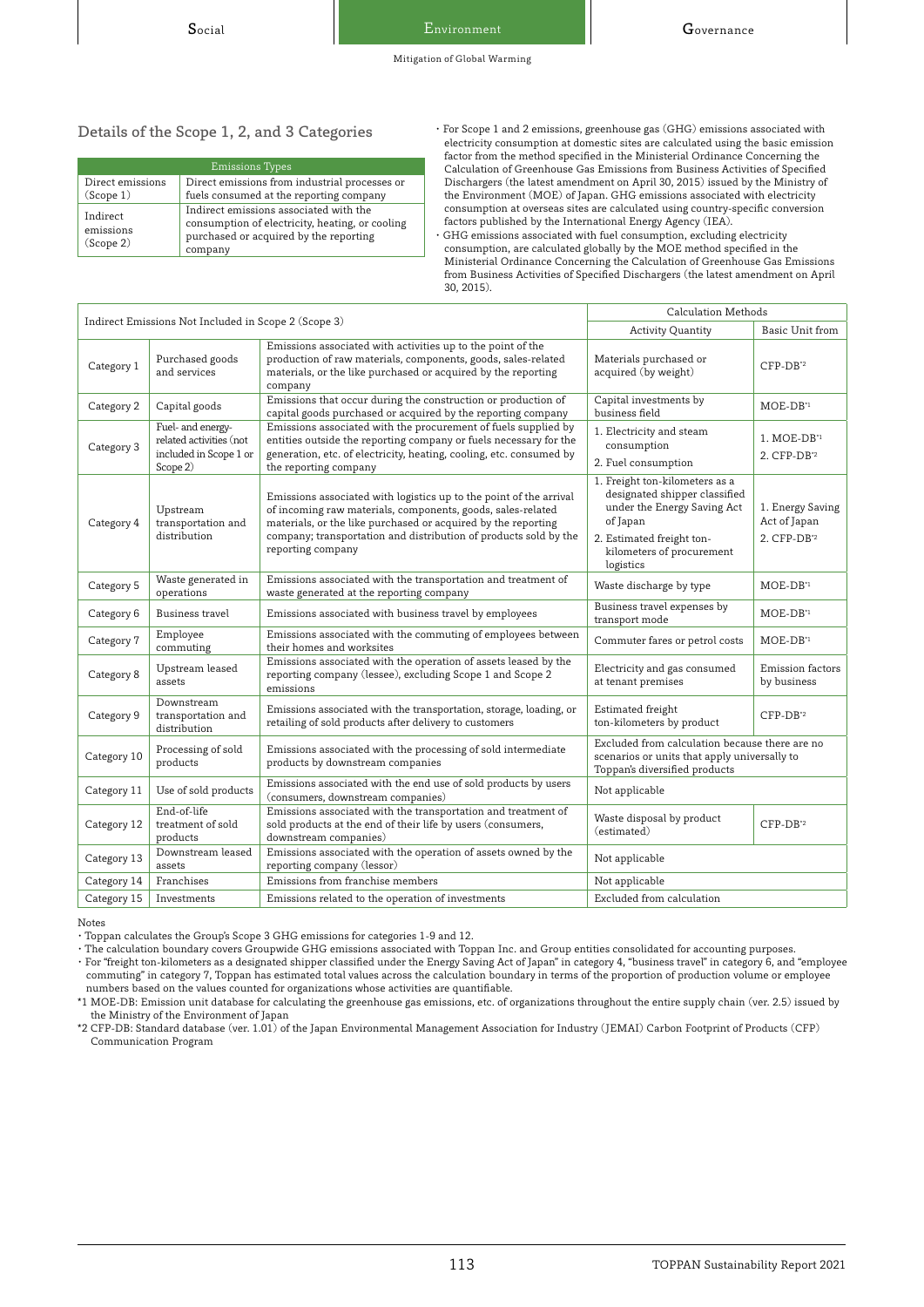Social Environment Governance Environment

performance data

Mitigation of Global Warming

Every indicator assured by an independent assurance provider is marked with an assurance stamp  $\checkmark$ 

# Greenhouse Gas Emissions Activity results, and the contract of the contract of the contract of the contract of the contract of the contract of the contract of the contract of the contract of the contract of the contract of

Percentages of Greenhouse Gas Emissions by Type (in tons of  $CO<sub>2</sub>$  equivalent)  $\sqrt{}$ 



Percentages of Greenhouse Gas Emissions by Source (in tons of  $CO<sub>2</sub>$  equivalent)  $\blacktriangledown$ 



Notes

- E Concerning the Calculation of Greenhouse Gas Emissions from Business ・For Scope 1 and 2 emissions, greenhouse gas (GHG) emissions associated with electricity consumption at domestic sites are calculated using the basic emission factor from the method specified in the Ministerial Ordinance Activities of Specified Dischargers (the latest amendment on April 30, 2015) issued by the Ministry of the Environment (MOE) of Japan. GHG emissions associated with electricity consumption at overseas sites are calculated using country-specific conversion factors published by the International Energy Agency (IEA). GHG emissions associated with fuel consumption, excluding electricity consumption, are calculated globally by the MOE method specified in the Ministerial Ordinance Concerning the Calculation of Greenhouse Gas Emissions from Business Activities of Specified Dischargers (the latest amendment on April 30, 2015).
- ・Fiscal 2020 GHG emissions from domestic sites (subject to and not subject to the medium-term environmental targets) and overseas sites (including Group company sites) are based on calculations of energy-derived CO2 emissions and non-energy-derived GHG emissions (namely, CO2, CH4, N2O, HFC, PFC, SF6, and NF3 emissions associated with dry etching, dry ice consumed, waste burned in incinerators, combusted refuse-derived fuel, and fuel consumed in cogeneration systems). GHG emissions accounting for 0.01% or more of total emissions from these sites in CO2-equivalent values are included.

# Calculated Level of Fluorocarbon Leakage

| Fiscal Year' | Domestic Sites (subject to the<br>medium-term environmental targets) | Domestic Sites (not subject to the<br>medium-term environmental targets) | Overseas Sites |
|--------------|----------------------------------------------------------------------|--------------------------------------------------------------------------|----------------|
| 2020         | 883 t-CO2e                                                           | $311 + CO2e$                                                             | $874 + CO2e$   |

Notes

・The values shown for domestic sites (subject to and not subject to the medium-term environmental targets) are calculated in conformance with the Act on Rational Use and Proper Management of Fluorocarbons enforced in April 2015 in Japan.

・The value shown for overseas sites (including Group company sites) is calculated by a method corresponding to the Japanese Act on Rational Use and Proper Management of Fluorocarbons.